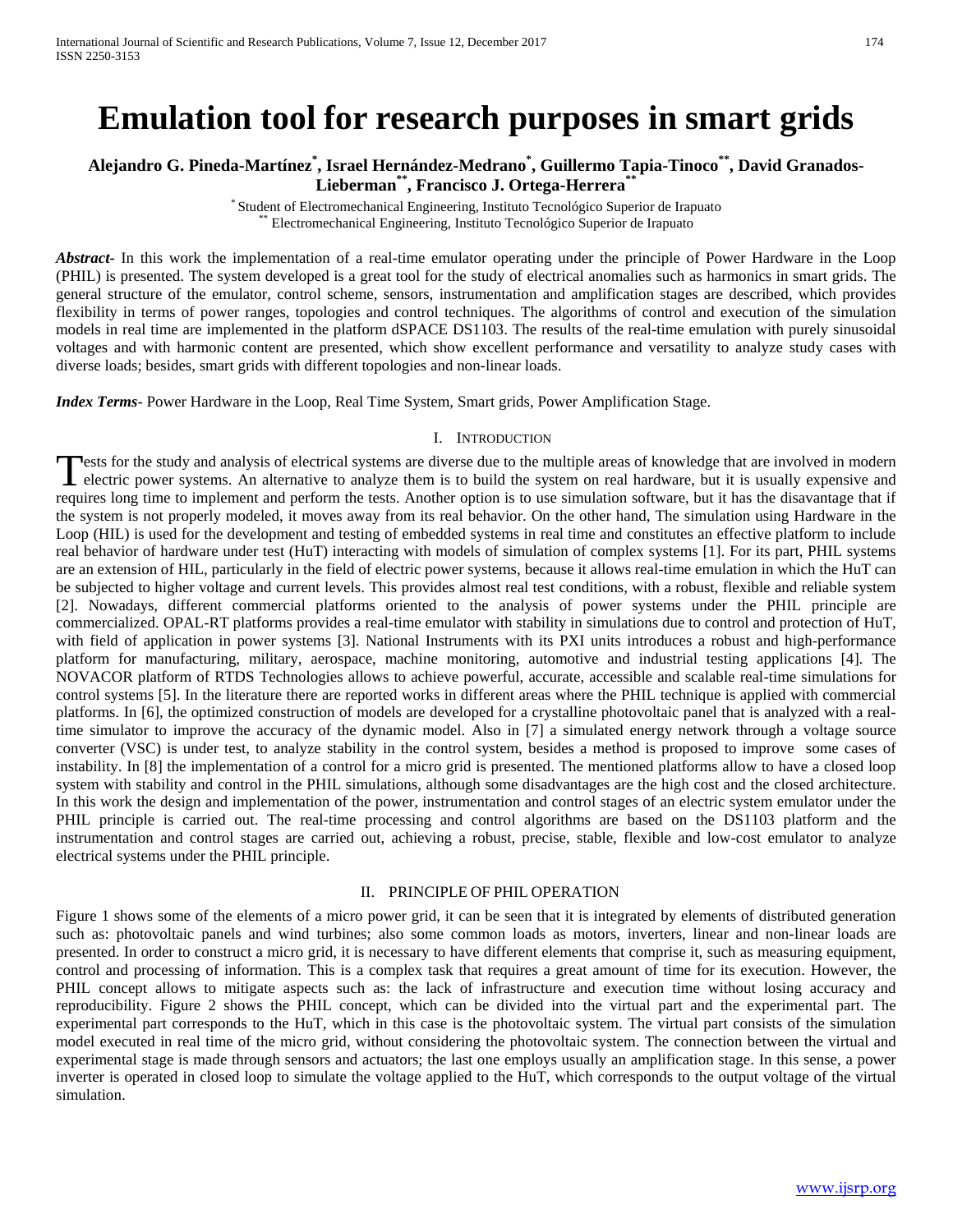#### III. IMPLEMENTED SYSTEM UNDER PHIL PRINCIPLE

The implemented system in this work is conformed of a single phase inverter that is controlled with the platform DS1103 using the unipolar PWM switching technique and considering dead times. The control is done with the Simulink / Matlab software and loaded on the DS1103. Also, the single-phase inverter module consists of 6 IGBT's with the flexibility to handle half bridge topologies, single-phase and three-phase complete bridge, it has a variety of protections against severe operating conditions, such as short circuit, overvoltage, overcurrent and overheating. In addition, the converter is powered by a four-quadrant power supply. The inverter output is connected to an LC filter to obtain an AC filtered voltage, which is applied in real time to an external resistor (in this case the HuT). A transformer is used as a voltage sensor for voltage measurement; and the current measurement uses a current probe, fluke i200s, both sensors are connected to ADC inputs of the DS1103 platform . The mentioned key elements of the implemented PHIL system are shown in Figure 3.



Fig. 1.General scheme of a micro grid.



Fig. 2.Micro grid implemented with PHIL.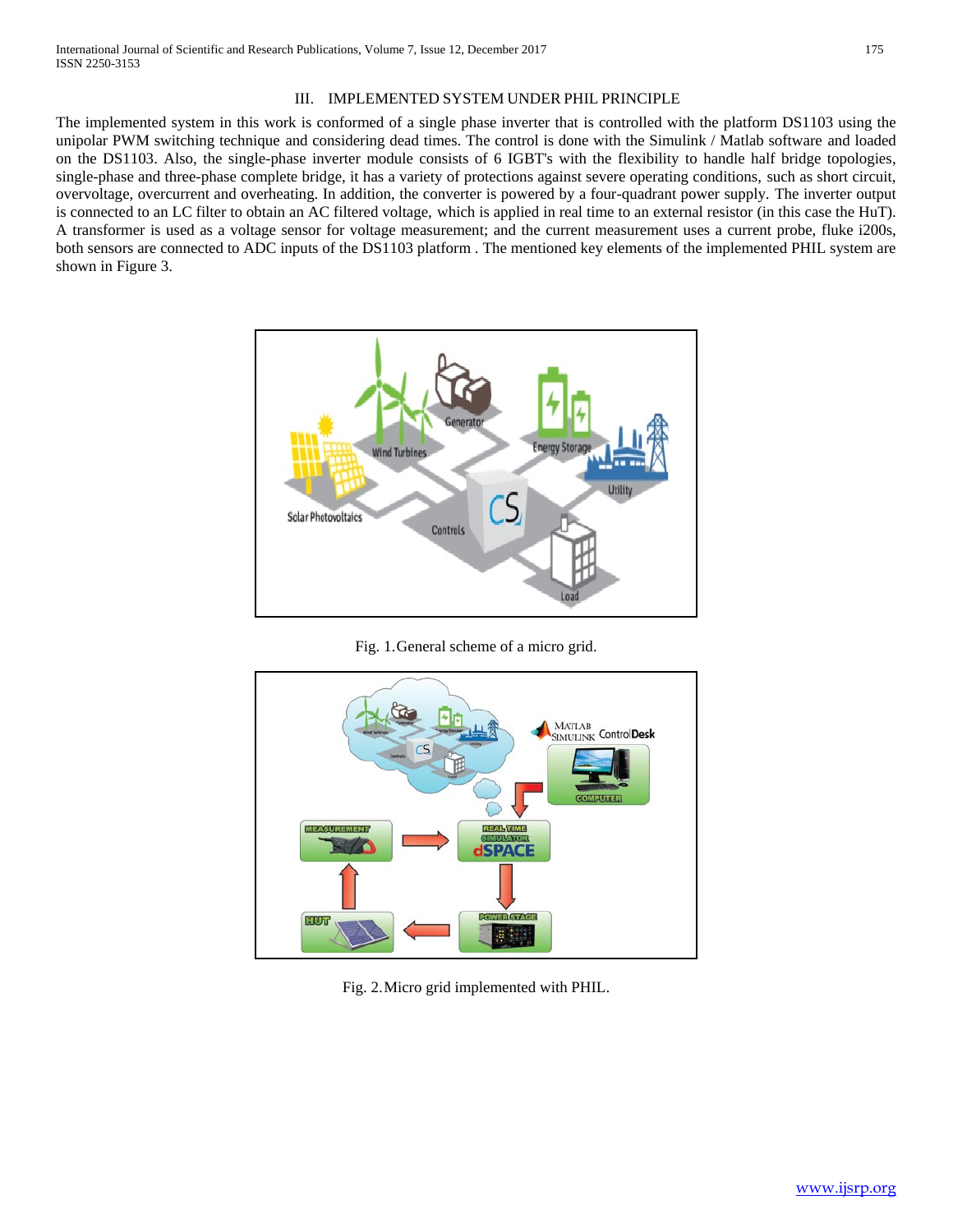

Fig. 3.General scheme of the system implemented under the PHIL principle.

### IV. HUT VOLTAGE CONTROLLER

The voltage controller is one of the most importance part of the PHIL, it allows accuracy in the system performance, since the virtual voltage and the voltage applied to the HuT can have difference in open loop operation such as drop voltage, delays and harmonic distortions. The reference signal of the controller is the block "Sine Wave", which allows generating purely sinusoidal or non-linear references with the presence of up to five harmonics. The gains *Gma1* and *Gtranso* are used to calibrate the current and voltage sensors respectively. The designed controller is a controller by feedback states, being the voltage in the capacitor and the current in the filter inductor the feedback signals. The gains *Gma2*, *Gma3*, *Gma4* and *Gma6* correspond to the controller's gains, which are tuned with Matlab software. The output of controller "A" is sent to the subsystem "INVERTER CONTROL" as shown in Figure 4. The subsystem contains the blocks needed to generate PWM signals with unipolar switching. These signals are sent to the amplification element providing a voltage to the HuT with equal amplitude, phase and waveform that the generate by the voltage control reference.



Fig. 4.Simulation model made in Simulink for voltage control of the HuT.

Using the ControlDesk software, the monitoring of the input and output signals of the DS1103 platform is carried out, in addition, it allows to control some parameters in real time of the simulation model. The signals of the simulation model and measured signals can be displayed graphically as it is shown in Figure 5. The bottom of the Figure 5 shows the variables to be displayed, as well as its magnitude. In order to have diverse conditions in the simulation, the values of the simulation model parameters are changed using the interface. It can be seen in the figure 5 that the controller´s gains and sensor gains are modified individually, while the harmonic components of the reference signals are deployed in matrix form, it allows to modify the magnitude and frequency of each harmonic component. The options "STOP", "PAUSE" and "RUN" are added to control the execution in real time.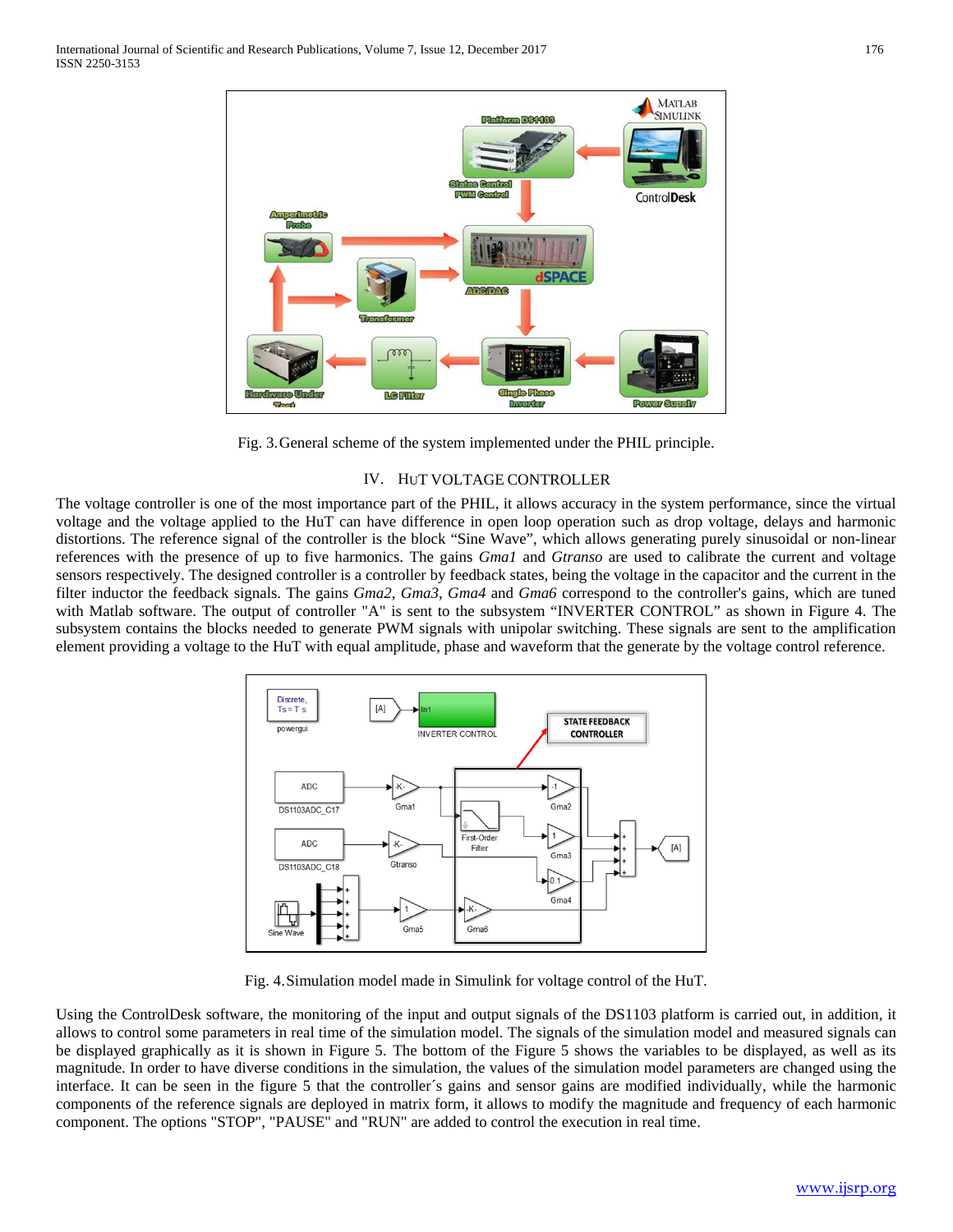

Fig. 5.ControlDesk software interface for control of simulation in real time.

#### V. RESULTS

Three case studies are presented, these allow observing the performance of the emulator with pure sinewave and harmonic reference voltages. The period of time in the simulation is 5e-5 s. A single-phase full-bridge inverter is used, which is powered by a DC voltage of 50V, also a LC filter is used at the output of inverter, where the inductor L is  $2mH$  and the capacitor C is 15  $\mu$ F; the cutoff filter is 919 Hz. In this study case an external resistance of 56  $\Omega$  is used as the HuT.

Figures 6 and 7 show the voltage applied to the HuT with and without control. The reference signal is purely sinusoidal with a frequency of 60 Hz and a peak amplitude of 40 V. It can be clearly seen in Figure 6 that the voltage applied to the HuT and the reference voltage are different in magnitude, phase and waveform, which is due to the attenuation applied by the filter, dead times and variations in the CD voltage source. In Figure 7 the same case study is shown, but now with the control system operating. It can be seen the excellent performance of the controller since practically the reference and the voltage applied to the HuT are practically the same in magnitude, phase and frequency, which makes it possible for the emulator to be used with great accuracy in PHIL systems with linear loads.



Fig. 6.PHIL simulation applying purely sinusoidal voltage without control phase.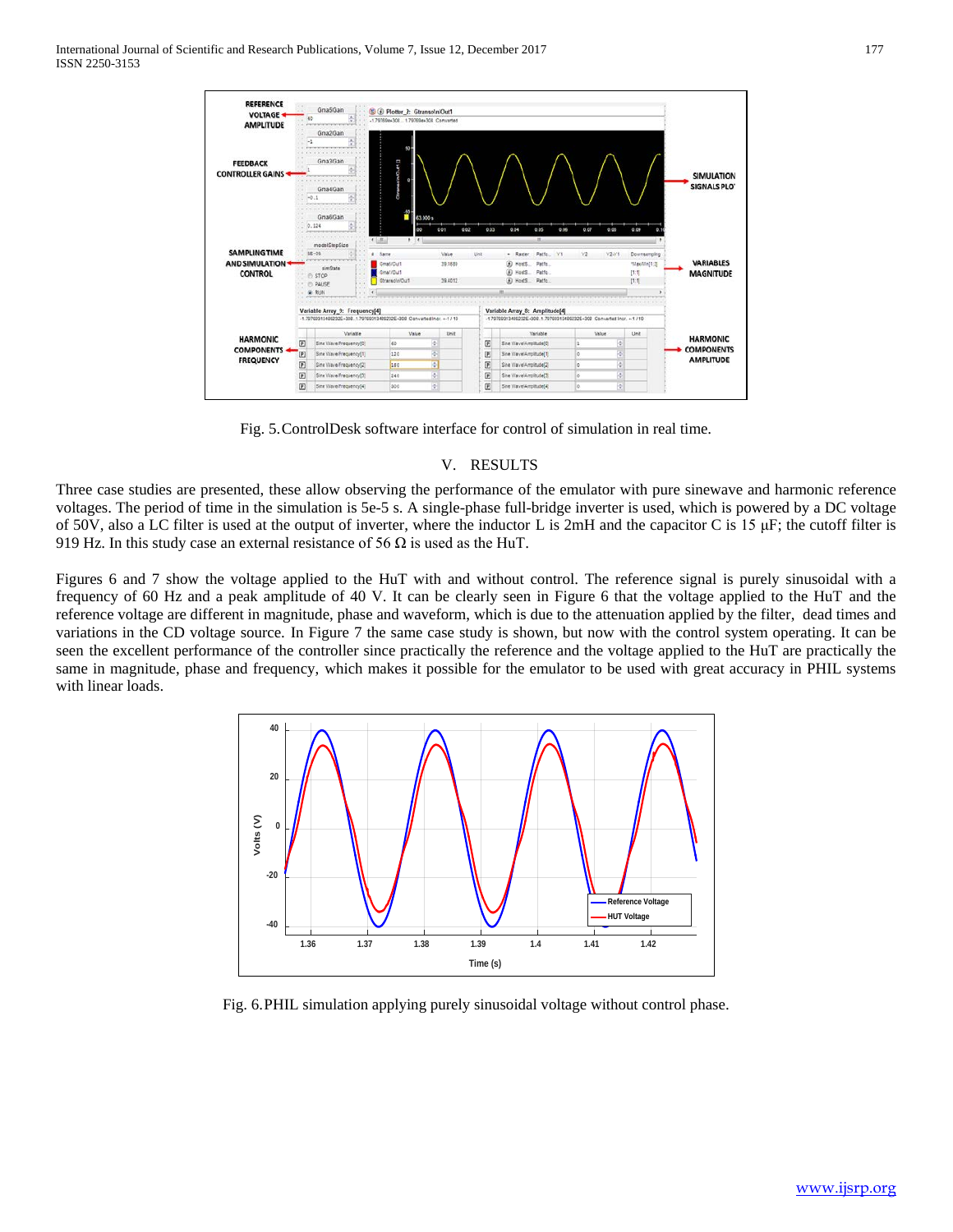

Fig. 7.PHIL simulation applying purely sinusoidal voltage with control stage.

The second study case consists in voltage with odd harmonics, the same parameters are used as the previous study case. The output results is similar to a square wave. The magnitude of the voltages is given with respect to the magnitude of the fundamental component (40 Vpeak and a frequency of 60 Hz). The harmonic magnitudes corresponds to:  $V_1=1$ ,  $V_3=1/3$  y  $V_5=1/5$ . Figures 8 and 9 show the results without control and with control, respectively. It can be seen that without control the voltage applied in HuT vary greatly, nevertheless, Figure 8 clearly shows the controller's performance and the excellent response to changes in the reference signal.



Fig. 8.PHIL simulation applying voltage with odd harmonics without control stage.



Fig. 9.PHIL Simulation applying voltage with odd harmonics with control stage.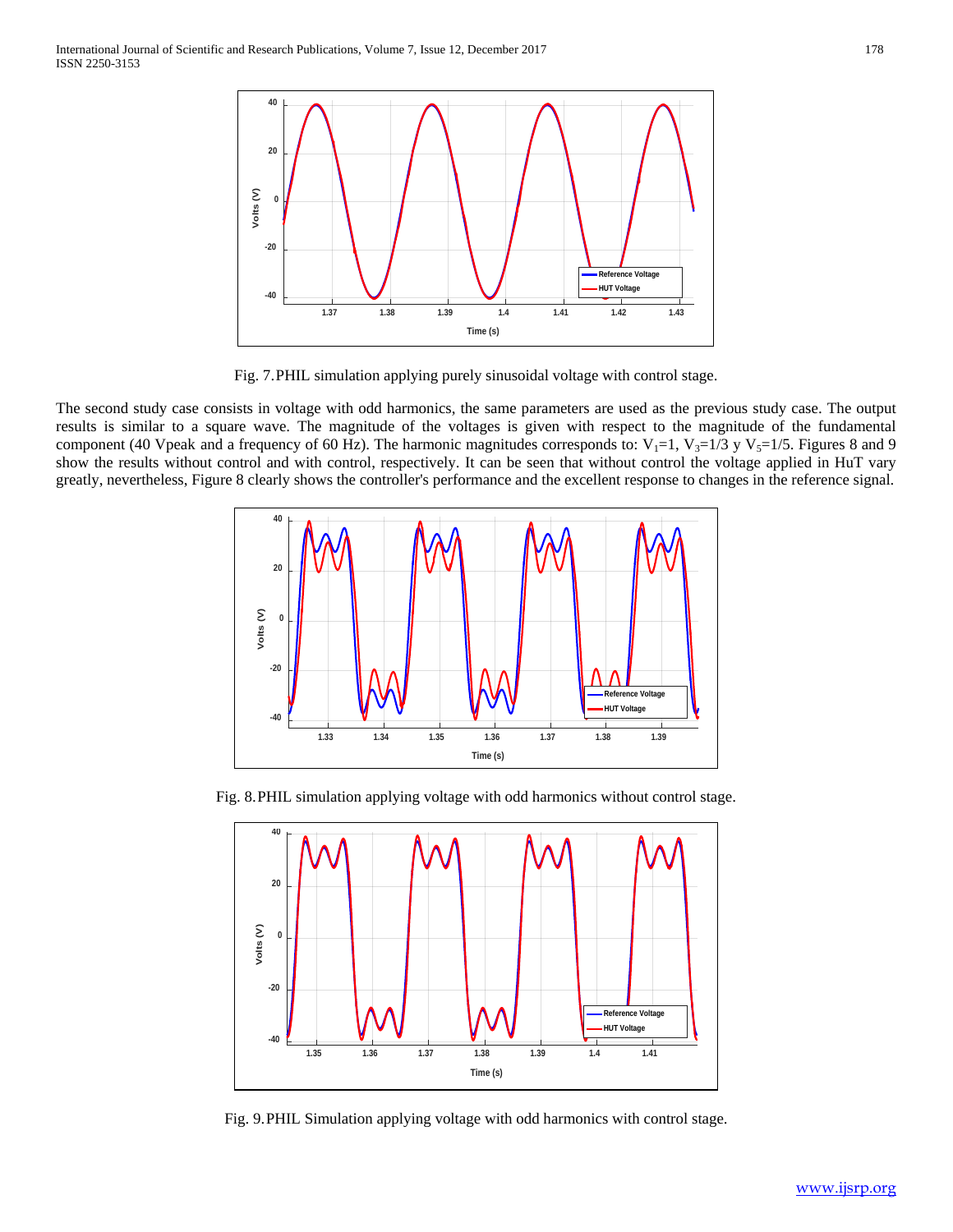

Fig. 10. PHIL simulation applying voltage with harmonics from 1 to 5 without control stage.



Fig. 11. PHIL simulation applying voltage with harmonics from 1 to 5 with control stage.

## VI. CONCLUSION

In this work the implementation and operation of an electrical systems emulator under the PHIL principle was presented. The general structure of the emulator and the different its elements are described, as well as its performance under different case studies. The results allow to determine that the emulator works with great accuracy with voltages of pure sinusoidal references and with the presence of harmonics, which makes it suitable to emulate PHIL systems that have linear and non-linear loads with the control developed. Another aspect to highlight is the flexibility to handle HuT of different powers. Also, since the system is an open architecture, it can be used with different elements.

#### **REFERENCES**

- [1] DARGAHI, M., (2015). "Stability Analysis and Implementation of Power-Hardware-in-the-Loop for Power System Testing", Science and Engineering Faculty School of Electrical Engineering and Computer Science - Queensland University of Technology. Queensland, Australia – 2015, [pp. 1-181].
- [2] REN, W., (2007). "Accuracy evaluation of Power Hardware-in-the-Loop (PHIL) Simulation", Florida State University Libraries College of Engineering, Florida, USA, July – 2007, [pp. 1-78].
- [3] OPAL-RT Technologies, Inc. (2016). Power Hardware in the Loop: HIL Simulation. Quebec, Canada: OPAL-RT. Recovered from http://www.opalrt.com/power-hardware-in-the-loop.
- [4] National Instruments, Corp. (2017). What is PXI?, USA: National Instruments. Recovered from http://www.ni.com/pxi/whatis/esa/.
- [5] RTDS Technologies, (2017). NOVACOR, A revolution in real time, Canada: RTDS Technologies. Recovered from [https://www.rtds.com/novacor/.](https://www.rtds.com/novacor/)